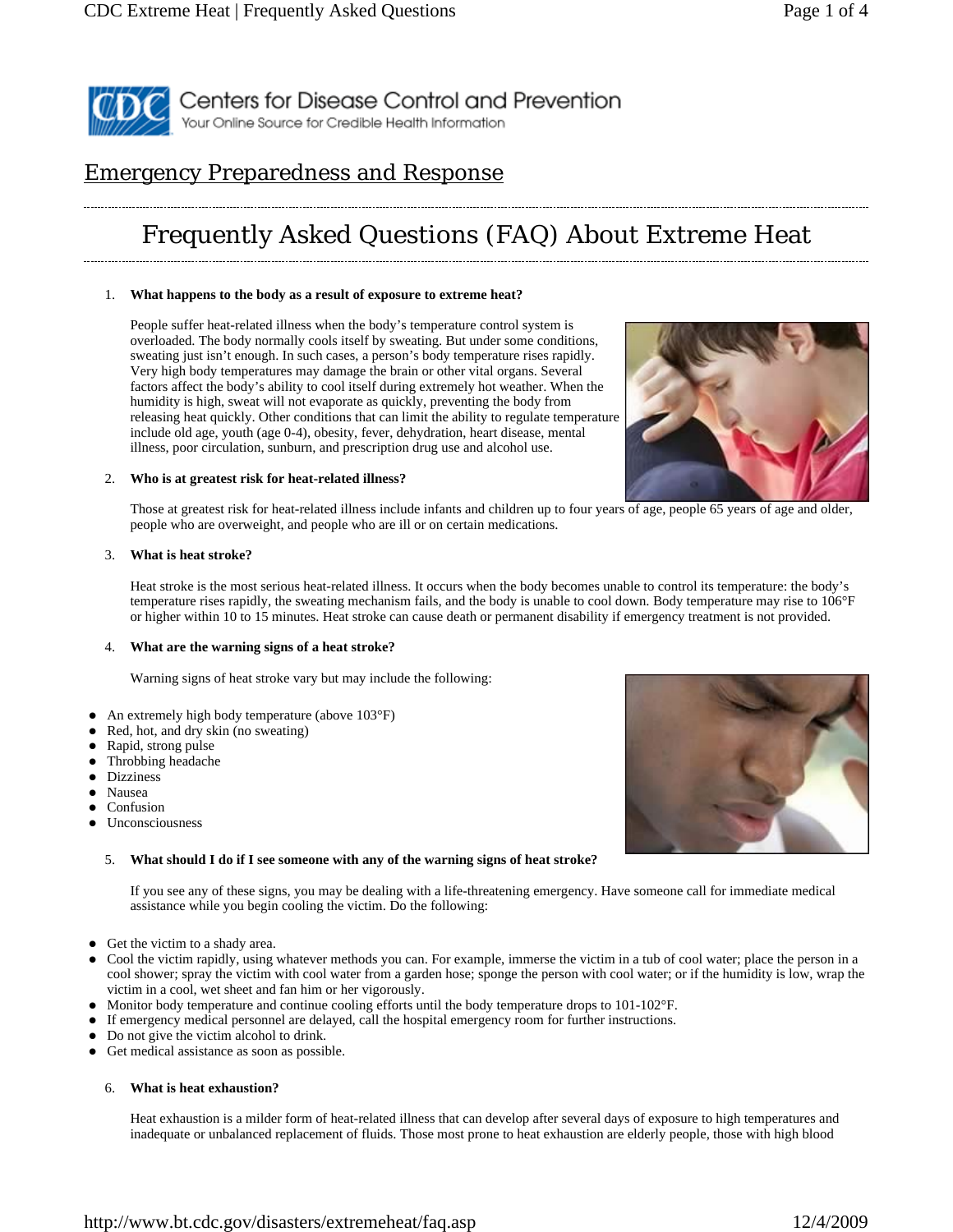pressure, and those working or exercising in a hot environment.

# 7. **What are the warning signs of heat exhaustion?**

The warning signs of heat exhaustion include the following:

- Heavy sweating
- Paleness
- Muscle cramps
- Tiredness
- Weakness
- Dizziness
- Headache
- Nausea or vomiting
- Fainting

The skin may be cool and moist. The pulse rate will be fast and weak, and breathing will be fast and shallow. If heat exhaustion is untreated, it may progress to heat stroke. See medical attention if symptoms worsen or last longer than one hour.

# 8. **What steps can be taken to cool the body during heat exhaustion?**

- Drink cool, nonalcoholic beverages.
- Rest.
- Take a cool shower, bath, or sponge bath.
- Seek an air-conditioned environment.
- Wear lightweight clothing.

# 9. **What are heat cramps and who is affected?**

Heat cramps are muscle pains or spasms – usually in the abdomen, arms, or legs – that may occur in association with strenuous activity. People who sweat a lot during

strenuous activity are prone to heat cramps. This sweating depletes the body's salt and moisture. The low salt level in the muscles causes painful cramps. Heat cramps may also be a symptom of heat exhaustion. If you have heart problems or are on a low-sodium diet, seek medical attention for heat cramps.

# 10. **What should I do if I have heat cramps?**

If medical attention is not necessary, take the following steps:

- Stop all activity and sit quietly in a cool place.
- Drink clear juice or a sports beverage.
- Do not return to strenuous activity for a few hours after the cramps subside because further exertion may lead to heat exhaustion or heat stroke.
- Seek medical attention for heat cramps if they do not subside in 1 hour.

# 11. **What is heat rash?**

Heat rash is a skin irritation caused by excessive sweating during hot, humid weather. It can occur at any age but is most common in young children. Heat rash looks like a red cluster of pimples or small blisters. It is more likely to occur on the neck and upper chest, in the groin, under the breasts, and in elbow creases.

# 12. **What is the best treatment for heat rash?**

The best treatment for heat rash is to provide a cooler, less humid environment. Keep the affected area dry. Dusting powder may be used to increase comfort.

# 13. **Can medications increase the risk of heat-related illness?**

The risk for heat-related illness and death may increase among people using the following drugs: (1) psychotropics, which affect psychic function, behavior, or experience (e.g. haloperidol or chlorpromazine); (2) medications for Parkinson's disease, because they can inhibit perspiration; (3) tranquilizers such as phenothiazines, butyrophenones, and thiozanthenes; and (4) diuretic medications or "water pills" that affect fluid balance in the body.

# 14. **How effective are electric fans in preventing heat-related illness?**